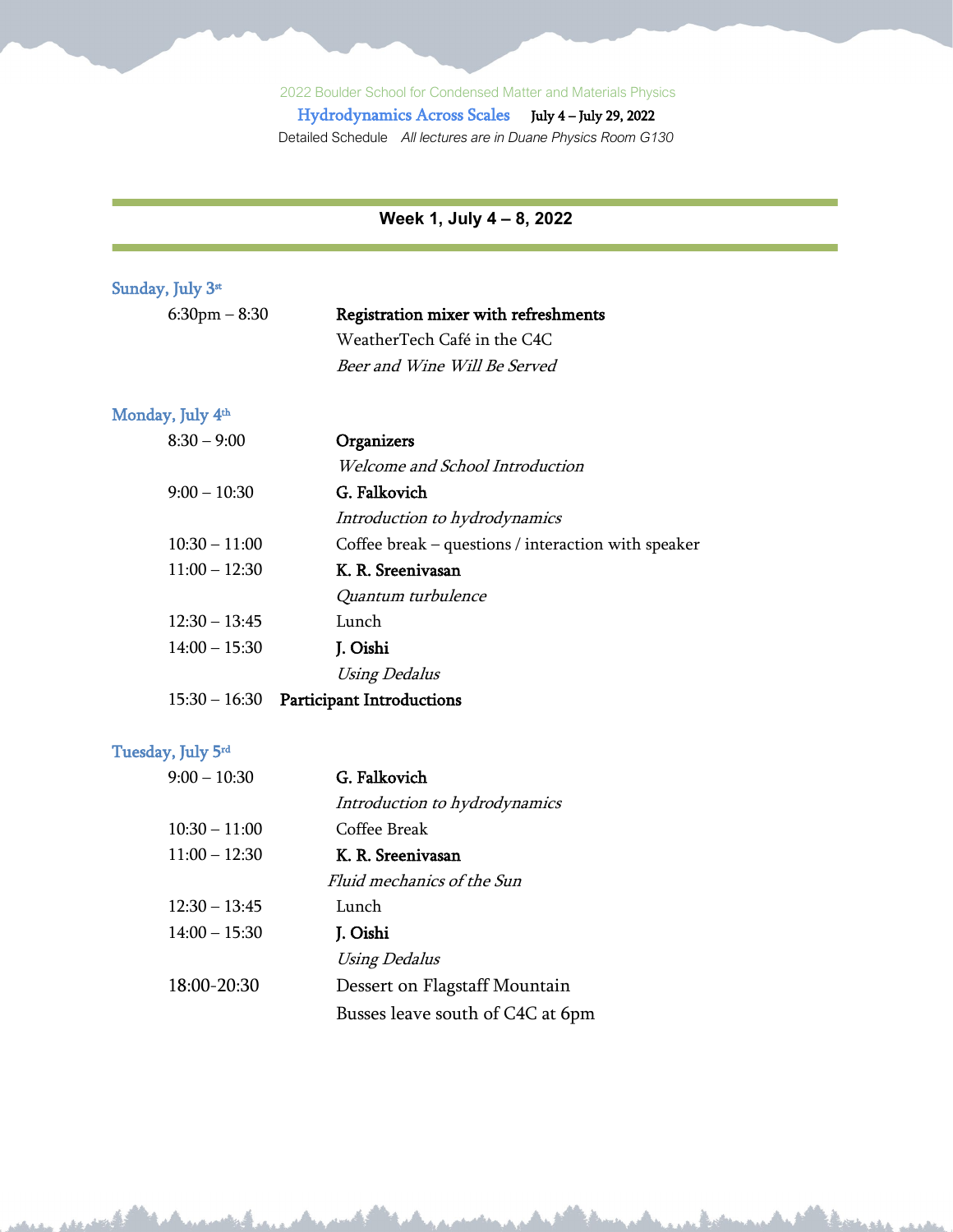# Hydrodynamics Across Scales July 4 – July 29, 2022

Detailed Schedule *All lectures are in Duane Physics Room G130*

## Wednesday, July 6<sup>th</sup>

## 9:00 – 10:30 T. Shaw

|                 | Large-scale circulation          |
|-----------------|----------------------------------|
| $10:30 - 11:00$ | Coffee Break                     |
| $11:00 - 12:30$ | J. Sauls                         |
|                 | He-3 / topology / quantum fluids |
| $12:30 - 13:45$ | Lunch                            |
| $14:00 - 15:30$ | J. Oishi                         |
|                 | <b>Using Dedalus</b>             |

## Thursday, July 7<sup>th</sup>

| $9:00 - 10:30$  | T. Shaw                          |
|-----------------|----------------------------------|
|                 | Large-scale circulation          |
| $10:30 - 11:00$ | Coffee Break                     |
| $11:00 - 12:30$ | J. Sauls                         |
|                 | He-3 / topology / quantum fluids |
| $12:30 - 13:45$ | Lunch                            |
| $14:00 - 15:30$ | G. Falkovich                     |
|                 | Introduction to hydrodynamics    |
| $18:30 - 18:55$ | Poster Blurbs I                  |
|                 | <i>Duane G130</i>                |
| $19:00 - 22:00$ | <b>Poster Session I</b>          |
|                 | 11th Floor Commons Room          |

## Friday, July 8th

| $9:00 - 10:30$  | T. Shaw                              |
|-----------------|--------------------------------------|
|                 | Large-scale circulation              |
| $10:30 - 11:00$ | Coffee Break                         |
| $11:00 - 12:30$ | J. Sauls                             |
|                 | $He-3/topology/quantum fluids$       |
| $12:30 - 13:45$ | Lunch                                |
| $14:00 - 15:30$ | What have we learned?                |
| $19:00 - 21:30$ | Catered dinner                       |
|                 | 11th Floor Commons Room, Gamow Tower |

and the first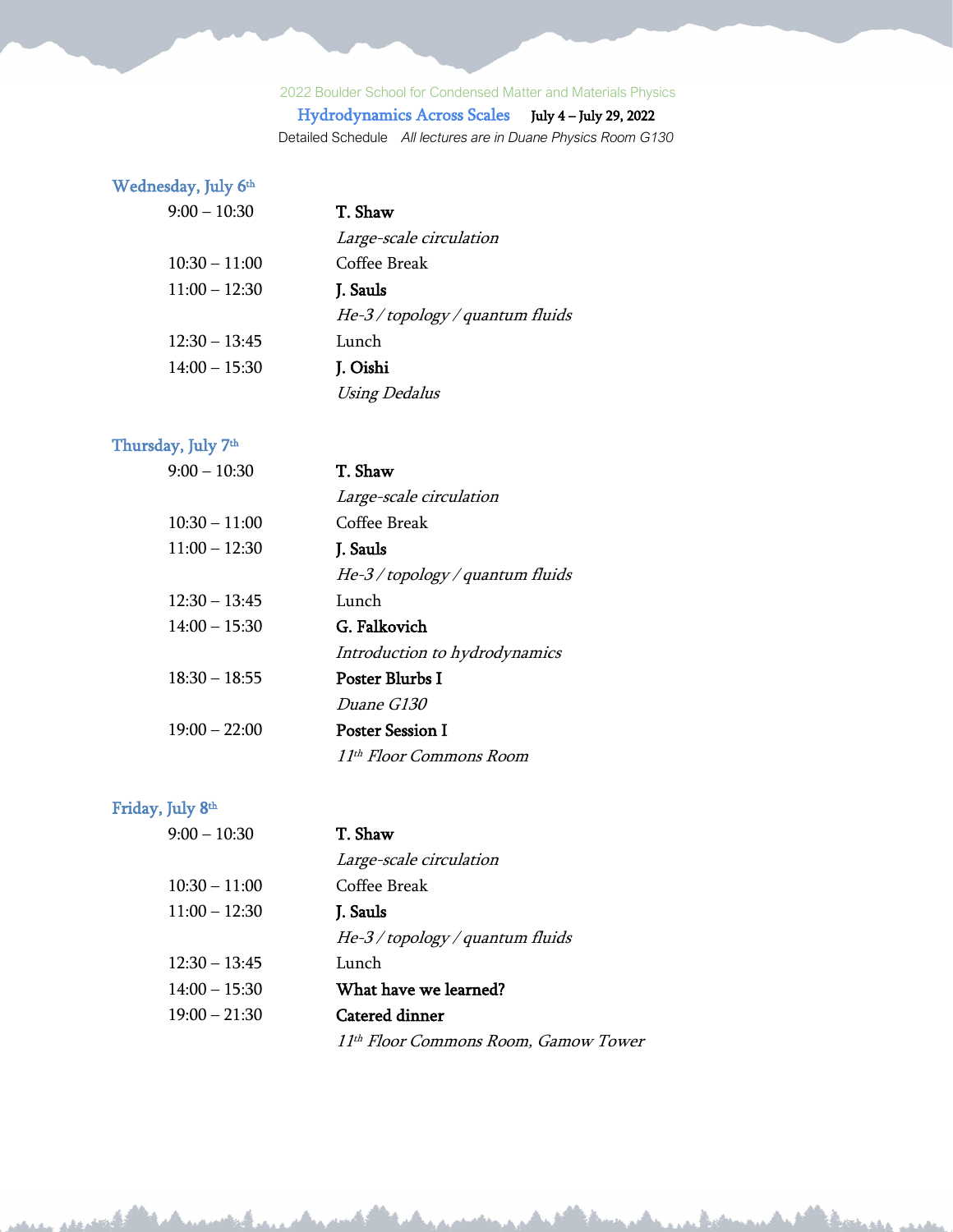Hydrodynamics Across Scales July 4 – July 29, 2022 Detailed Schedule *All lectures are in Duane Physics Room G130*

#### **Week 2, July 11 – 15, 2022**

Bookster us

#### Monday, July 11<sup>th</sup>

| $9:00 - 10:30$  | K. Julien           |
|-----------------|---------------------|
|                 | Rotating convection |
| $10:30 - 11:00$ | Coffee Break        |
| $11:00 - 12:30$ | H. Aluie            |
|                 | Subgrid modeling    |
| $12:30 - 13:45$ | Lunch               |
| $14:00 - 15:30$ | A. Venaille         |
|                 | Topological waves   |

#### Tuesday, July 12<sup>th</sup>

| $9:00 - 10:30$  | K. Julien           |
|-----------------|---------------------|
|                 | Rotating convection |
| $10:30 - 11:00$ | Coffee Break        |
| $11:00 - 12:30$ | <b>H.</b> Aluie     |
|                 | Subgrid modeling    |
| $12:30 - 13:45$ | Lunch               |
| $14:00 - 15:30$ | A. Venaille         |
|                 | Topological waves   |

#### Wednesday, July 13<sup>th</sup>

| $9:00 - 10:30$  | F. Bouchet             |
|-----------------|------------------------|
|                 | Large deviation theory |
| $10:30 - 11:00$ | Coffee Break           |
| $11:00 - 12:30$ | H. Aluie               |
|                 | Subgrid modeling       |
| $12:30 - 13:45$ | Lunch                  |
| $14:00 - 15:30$ | Y. Tu                  |
|                 | Active matter          |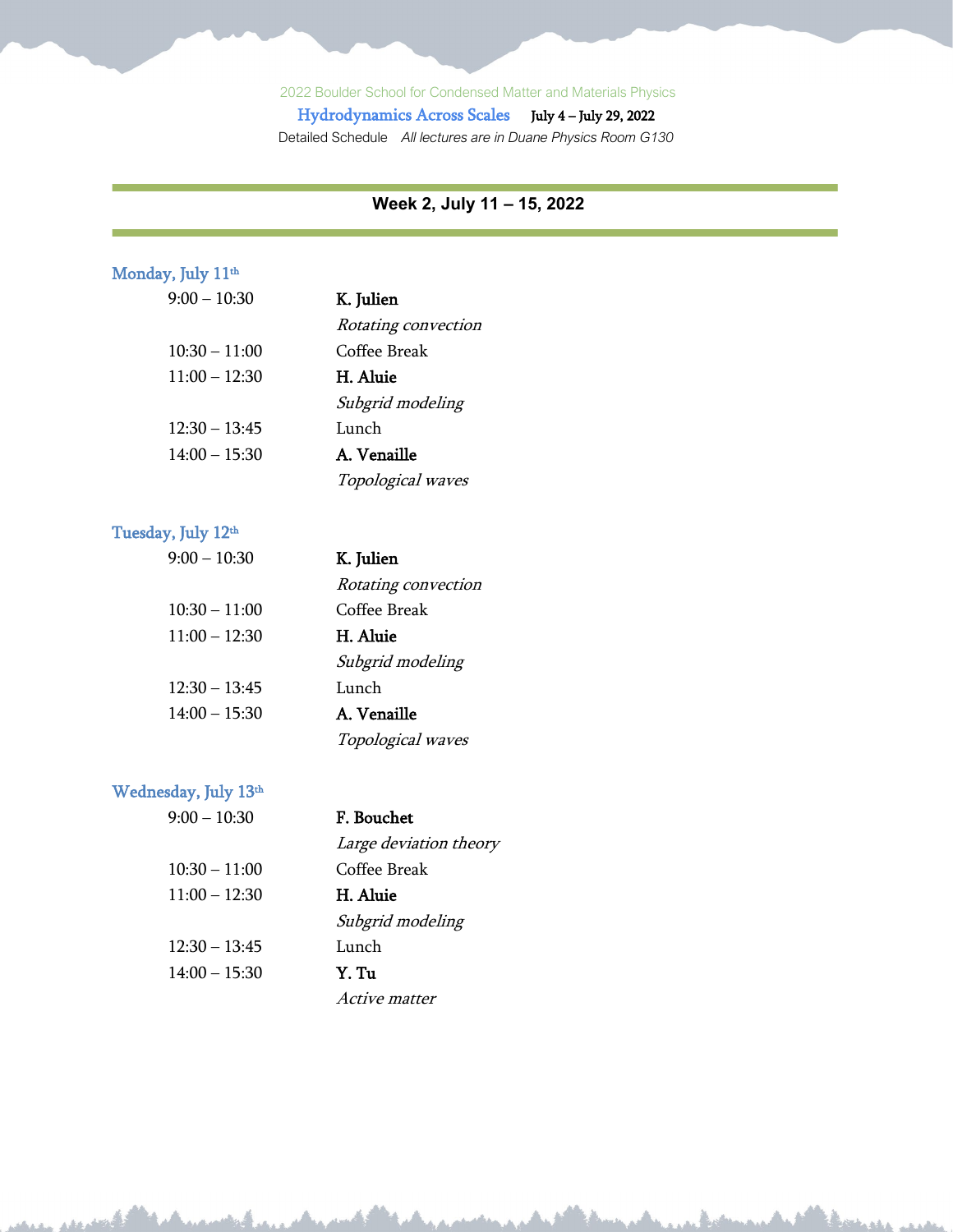## Hydrodynamics Across Scales July 4 – July 29, 2022

Detailed Schedule *All lectures are in Duane Physics Room G130*

the sheath

#### Thursday, July 14th

| $9:00 - 10:30$  | F. Bouchet                           |
|-----------------|--------------------------------------|
|                 | Large deviation theory               |
| $10:30 - 11:00$ | Coffee Break                         |
| $11:00 - 12:30$ | A. Venaille                          |
|                 | Topological waves                    |
| $12:30 - 13:45$ | Lunch                                |
| $14:00 - 15:30$ | Y. Tu                                |
|                 | <i>Active matter</i>                 |
| $18:30 - 18:55$ | Poster Blurbs II                     |
|                 | Duane G130                           |
| $19:00 - 22:00$ | <b>Poster Session II</b>             |
|                 | 11th Floor Commons Room, Gamow Tower |

#### Friday, July 15<sup>th</sup>

| $9:00 - 10:30$  | F. Bouchet             |
|-----------------|------------------------|
|                 | Large deviation theory |
| $10:30 - 11:00$ | Coffee Break           |
| $11:00 - 12:30$ | K. Julien              |
|                 | Rotating convection    |
| $12:30 - 13:45$ | Lunch                  |
| $14:00 - 15:30$ | Y. Tu                  |
|                 | Active matter          |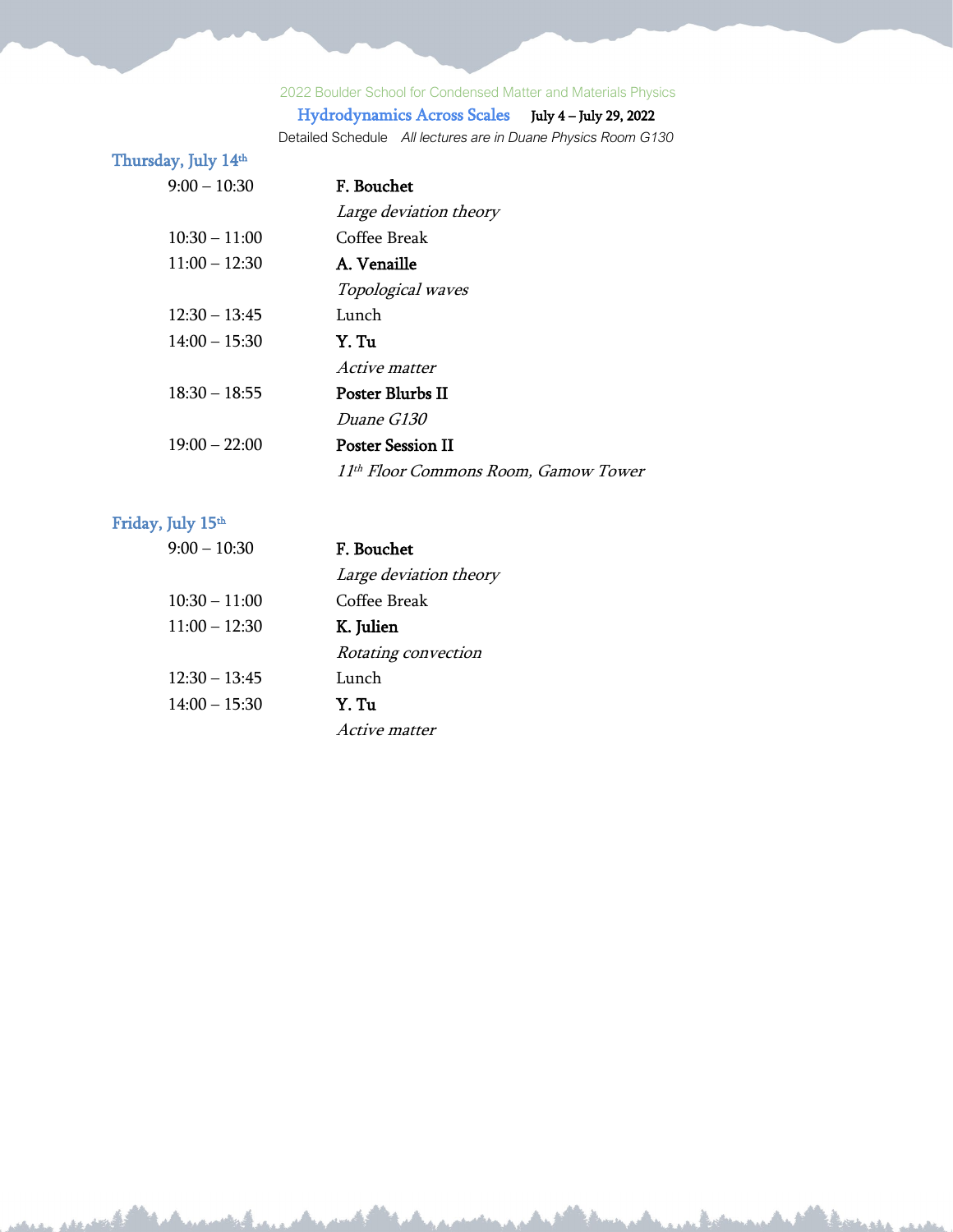Hydrodynamics Across Scales July 4 – July 29, 2022 Detailed Schedule *All lectures are in Duane Physics Room G130*

#### **Week 3, July 18 – 22, 2022**

#### Monday, July 18th

| $9:00 - 10:30$  | N. Goldenfeld                         |
|-----------------|---------------------------------------|
|                 | Modeling the transition to turbulence |
| $10:30 - 11:00$ | Coffee Break                          |
| $11:00 - 12:30$ | B. Fox-Kemper                         |
|                 | Ocean dynamics                        |
| $12:30 - 13:45$ | Lunch                                 |
| $14:00 - 15:30$ | <b>Informal Discussions</b>           |
| $19:00 - 20:00$ | <b>Public Lecture:</b> B. Fox-Kemper  |
|                 | Duane Physics G1B30                   |

#### Tuesday, July 19th

| $9:00 - 10:30$  | N. Goldenfeld                         |
|-----------------|---------------------------------------|
|                 | Modeling the transition to turbulence |
| $10:30 - 11:00$ | Coffee Break                          |
| $11:00 - 12:30$ | <b>B.</b> Fox-Kemper                  |
|                 | Ocean dynamics                        |
| $12:30 - 13:45$ | Lunch                                 |
| $14:00 - 15:30$ | <b>Andy Lucas</b>                     |
|                 | Viscous electrons                     |

marcha al

#### Wednesday, July 20<sup>th</sup>

| $9:00 - 10:30$  | S. Tobias                     |
|-----------------|-------------------------------|
|                 | Direct statistical simulation |
| $10:30 - 11:00$ | Coffee Break                  |
| $11:00 - 12:30$ | E. Zweibel                    |
|                 | Fluids at very largest scales |
| $12:30 - 13:45$ | Lunch                         |
| $14:00 - 15:30$ | Baylor Fox-Kemper             |
|                 | Ocean dynamics                |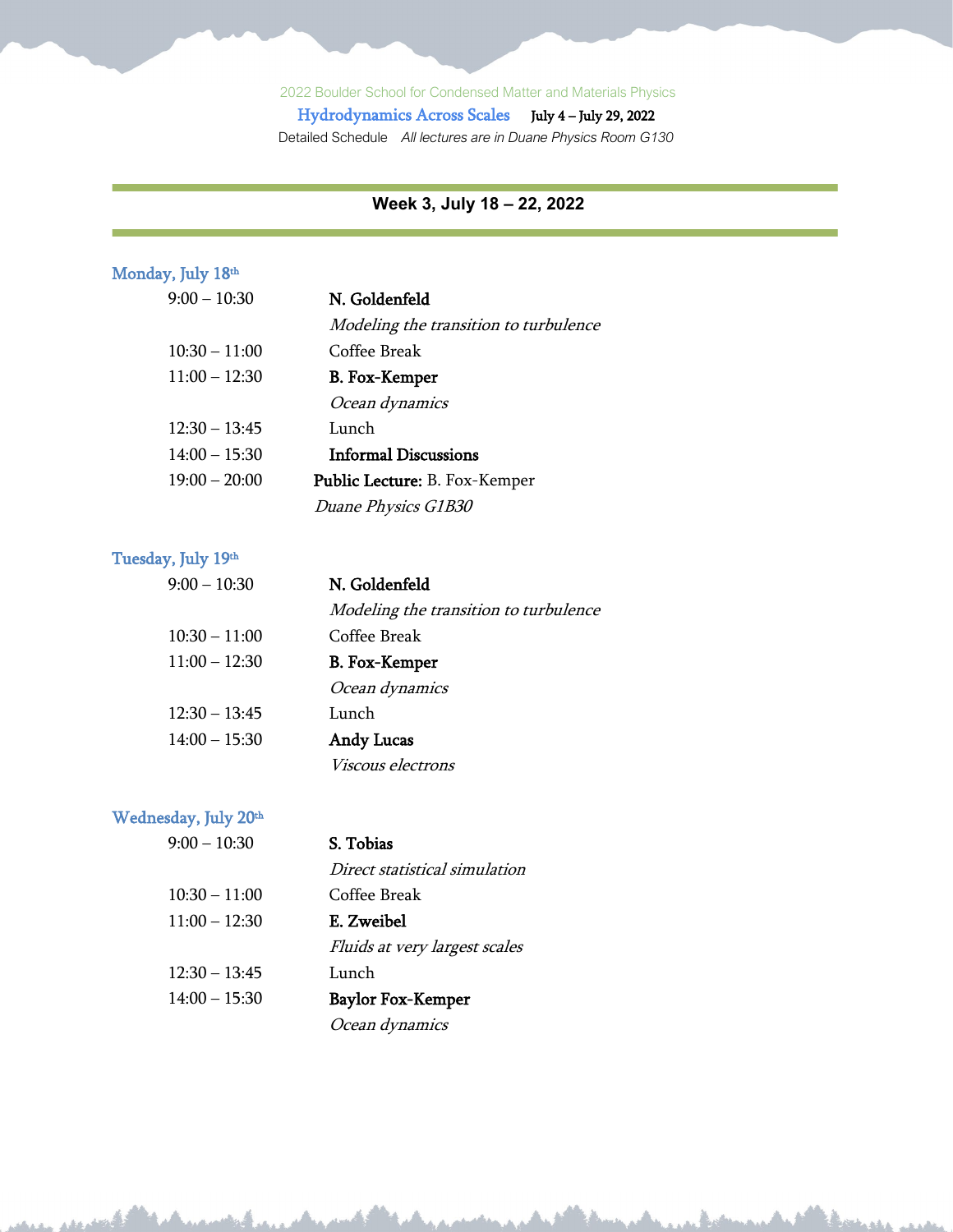# Hydrodynamics Across Scales July 4 – July 29, 2022

Detailed Schedule *All lectures are in Duane Physics Room G130*

#### Thursday, July 21st

| $9:00 - 10:30$  | S. Tobias                             |
|-----------------|---------------------------------------|
|                 | Direct statistical simulation         |
| $10:30 - 11:00$ | Coffee Break                          |
| $11:00 - 12:30$ | E. Zweibel                            |
|                 | Fluids at very largest scales         |
| $12:30 - 13:45$ | Lunch                                 |
| $14:00 - 15:30$ | N. Goldenfeld                         |
|                 | Modeling the transition to turbulence |
| $18:30 - 18:55$ | <b>Poster Blurbs III</b>              |
|                 | <i>Duane G130</i>                     |
| $19:00 - 22:00$ | <b>Poster Session III</b>             |
|                 | 11 <sup>th</sup> Floor Commons Room   |

#### Friday, July 22nd

| $9:00 - 10:30$  | S. Tobias                     |
|-----------------|-------------------------------|
|                 | Direct statistical simulation |
| $10:30 - 11:00$ | Coffee Break                  |
| $11:00 - 12:30$ | E. Zweibel                    |
|                 | Fluids at very largest scales |
| $12:30 - 13:45$ | Lunch                         |
| $14:00 - 15:30$ | What have we learned?         |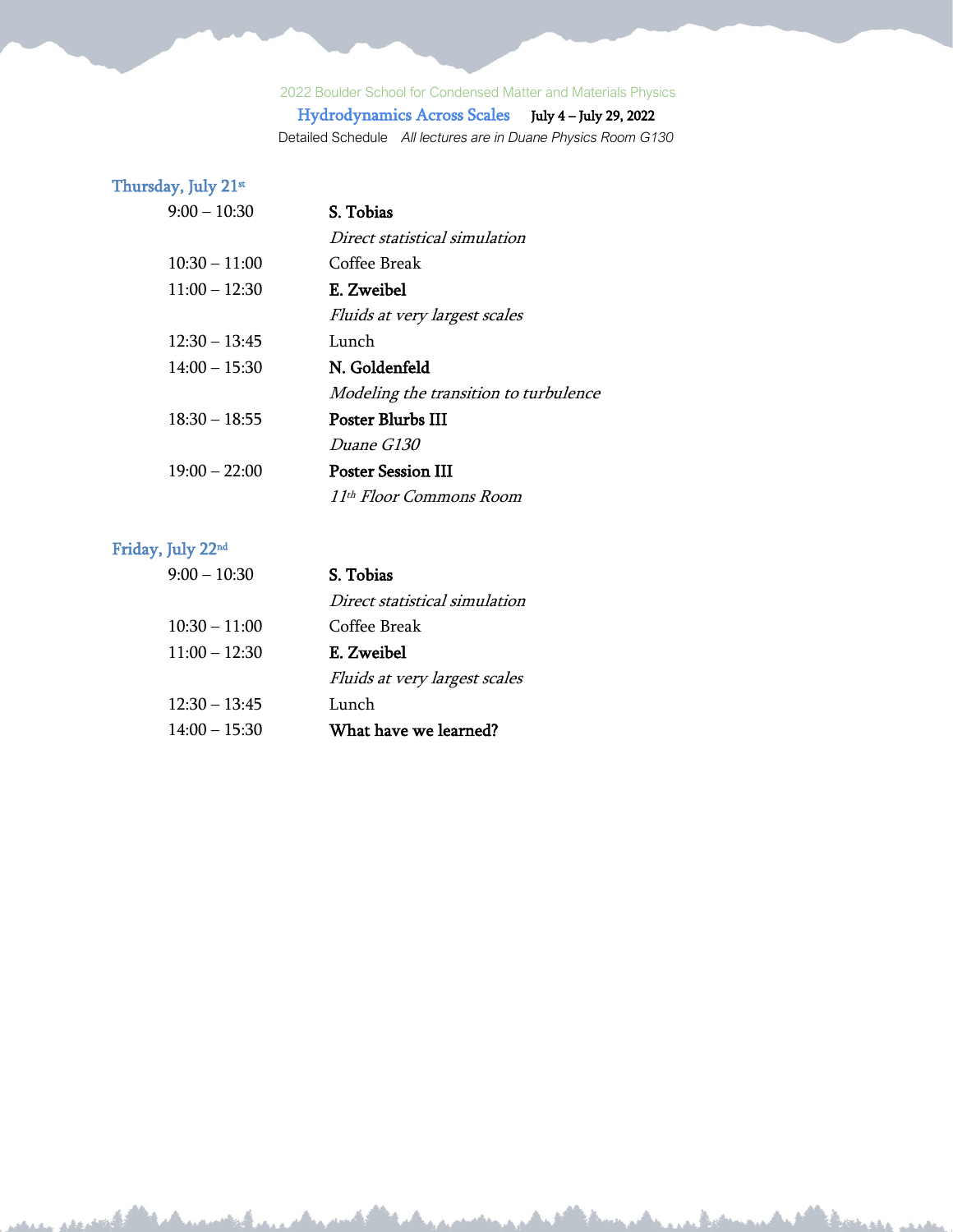Hydrodynamics Across Scales July 4 – July 29, 2022 Detailed Schedule *All lectures are in Duane Physics Room G130*

#### **Week 4, July 25 - July 29, 2022**

Thatha is

#### Monday, July 25<sup>th</sup>

| $9:00 - 10:30$  | S. Fielding             |
|-----------------|-------------------------|
|                 | Complex fluids (theory) |
| $10:30 - 11:00$ | Coffee Break            |
| $11:00 - 12:30$ | S. Nagel                |
|                 | Complex fluids (expt.)  |
| $12:30 - 13:45$ | Lunch                   |
| $14:00 - 15:30$ | T. Powers               |
|                 | Swimmers                |

#### Tuesday, July 26<sup>th</sup>

| $9:00 - 10:30$  | S. Fielding             |
|-----------------|-------------------------|
|                 | Complex fluids (theory) |
| $10:30 - 11:00$ | Coffee Break            |
| $11:00 - 12:30$ | S. Nagel                |
|                 | Complex fluids (expt.)  |
| $12:30 - 13:45$ | Lunch                   |
| $14:00 - 15:30$ | D. Son                  |
|                 | Quantum Hall liquids    |

#### Wednesday, July 27<sup>th</sup>

| $9:00 - 10:30$  | S. Fielding             |
|-----------------|-------------------------|
|                 | Complex fluids (theory) |
| $10:30 - 11:00$ | Coffee Break            |
| $11:00 - 12:30$ | T. Powers               |
|                 | Swimmers                |
| $12:30 - 13:45$ | Lunch                   |
| $14:00 - 15:30$ | D. Son                  |
|                 | Quantum Hall liquids    |